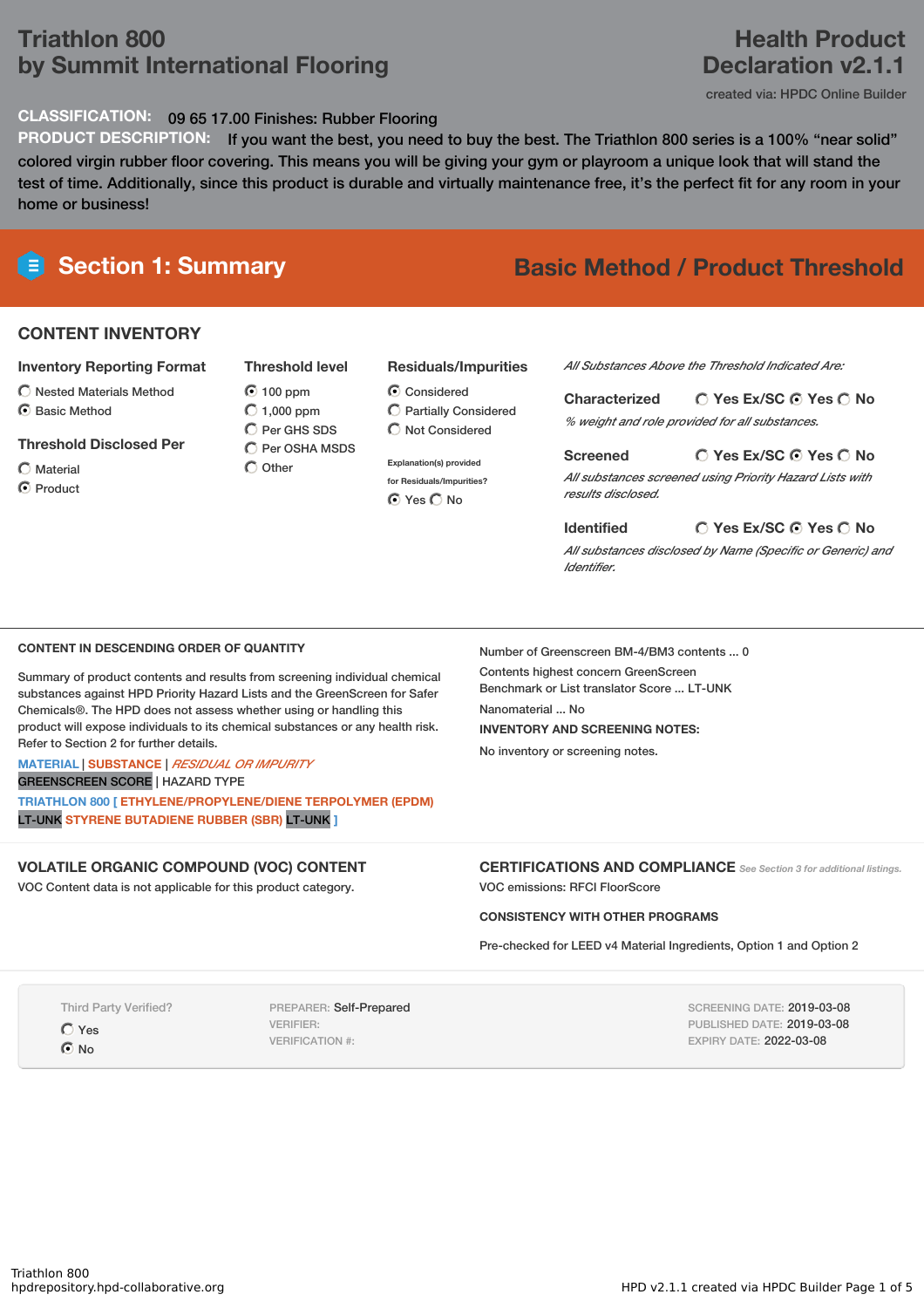This section lists contents in a product based on specific threshold(s) and reports detailed health information including hazards. This *HPD uses the inventory method indicated above, which is one of three possible methods:*

- *Basic Inventory method with Product-level threshold.*
- *Nested Material Inventory method with Product-level threshold*
- *Nested Material Inventory method with individual Material-level thresholds*

Definitions and requirements for the three inventory methods and requirements for each data field can be found in the HPD Open *Standard version 2.1, available on the HPDC website at: [www.hpd-collaborative.org/hpd-2-1-standard](http://www.hpd-collaborative.org/hpd-2-1-standard)*

### **TRIATHLON 800**

PRODUCT THRESHOLD: 100 ppm RESIDUALS AND IMPURITIES CONSIDERED: Yes

RESIDUALS AND IMPURITIES NOTES: "We are concerned as a company about the proprietary content with regards to exact quantities per product being released due to a possible manufacturing duplication. In the highly competitive recycled rubber flooring industry, exact formulations with regards to rubber crumb and polymer binder are really what determines product quality and durability. If our competitors had access to the ratios of contents of these products, we could quickly lose our competitive edge in the market place."

OTHER PRODUCT NOTES: No other notes to add.

| HAZARD SCREENING METHOD: Pharos Chemical and Materials Library |                                                                | HAZARD SCREENING DATE: 2019-03-08 |                                   |  |                                   |               |
|----------------------------------------------------------------|----------------------------------------------------------------|-----------------------------------|-----------------------------------|--|-----------------------------------|---------------|
| %: $0.0000 - 99.0000$                                          | <b>GS: LT-UNK</b>                                              | RC: UNK                           | NANO: No                          |  | ROLE: Main Ingredient In Flooring |               |
| <b>HAZARD TYPE</b>                                             | <b>AGENCY AND LIST TITLES</b>                                  |                                   | <b>WARNINGS</b>                   |  |                                   |               |
|                                                                | No hazards found                                               |                                   |                                   |  |                                   |               |
| SUBSTANCE NOTES: No notes to add.                              |                                                                |                                   |                                   |  |                                   |               |
|                                                                |                                                                |                                   |                                   |  |                                   |               |
|                                                                |                                                                |                                   |                                   |  |                                   |               |
| <b>STYRENE BUTADIENE RUBBER (SBR)</b>                          |                                                                |                                   |                                   |  |                                   | ID: 9003-55-8 |
|                                                                | HAZARD SCREENING METHOD: Pharos Chemical and Materials Library |                                   | HAZARD SCREENING DATE: 2019-03-08 |  |                                   |               |
| %: $0.0000 - 99.0000$                                          | GS: LT-UNK                                                     | RC: UNK                           | NANO: No                          |  | ROLE: Main Ingredient             |               |
| <b>HAZARD TYPE</b>                                             | AGENCY AND LIST TITLES                                         |                                   | WARNINGS                          |  |                                   |               |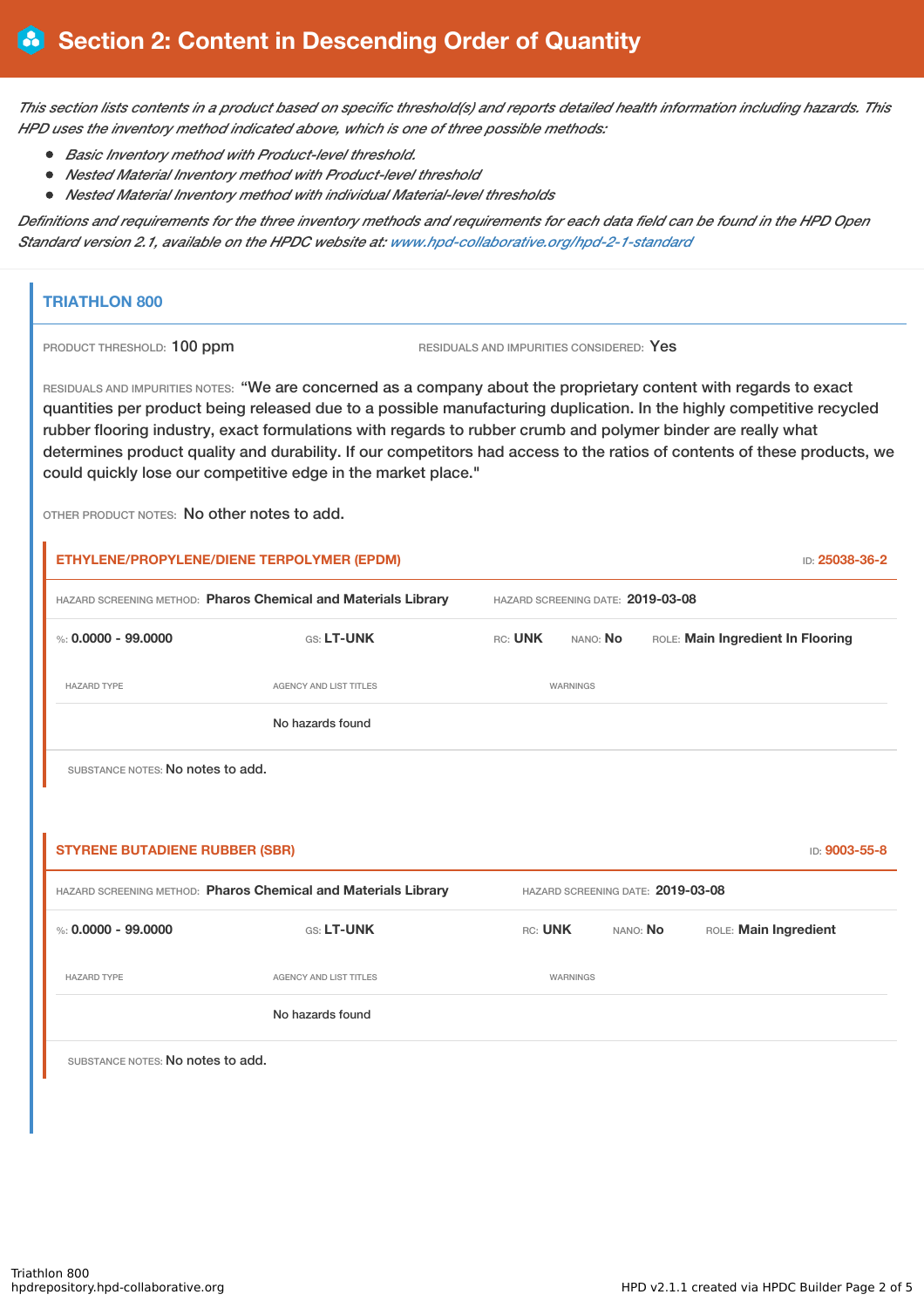This section lists applicable certification and standards compliance information for VOC emissions and VOC content. Other types of *health or environmental performance testing or certifications completed for the product may be provided.*

| <b>VOC EMISSIONS</b>                                                                                                                                                          |                                           | <b>RFCI FloorScore</b>                |                                                                  |  |  |
|-------------------------------------------------------------------------------------------------------------------------------------------------------------------------------|-------------------------------------------|---------------------------------------|------------------------------------------------------------------|--|--|
| CERTIFYING PARTY: Third Party<br>APPLICABLE FACILITIES: all<br>CERTIFICATE URL:<br>https://www.scscertified.com/products/cert_pdfs/SummitFlooring_2019_SCS-<br>FS-04374 s.pdf | <b>ISSUE DATE:</b><br>$2019 - 02 -$<br>01 | <b>EXPIRY DATE:</b><br>2020-01-<br>31 | <b>CERTIFIER OR LAB:</b><br><b>SCS Global</b><br><b>Services</b> |  |  |

CERTIFICATION AND COMPLIANCE NOTES: no notes

# **H** Section 4: Accessories

This section lists related products or materials that the manufacturer requires or recommends for installation (such as adhesives or fasteners), maintenance, cleaning, or operations. For information relating to the contents of these related products, refer to their *applicable Health Product Declarations, if available.*

No accessories are required for this product.

## **Section 5: General Notes**

Our recycled rubber products may contribute to help your project contain one (1) LEED point for each category. The categories include: Materials & Resources: Construction Waste Management (MR 2), Environmentally Preferable Products (credit MR2.2), Recycled Content (credit MR 4), and Regional Materials (credit MR 5) Indoor Environmental Quality: Low Emitting Adhesives/Sealers (credit EQ 4.1) SCS-1350: Low Emitting Flooring Systems (credit EQ 4.3) Innovation & Design: Innovation (credit ID 1.1)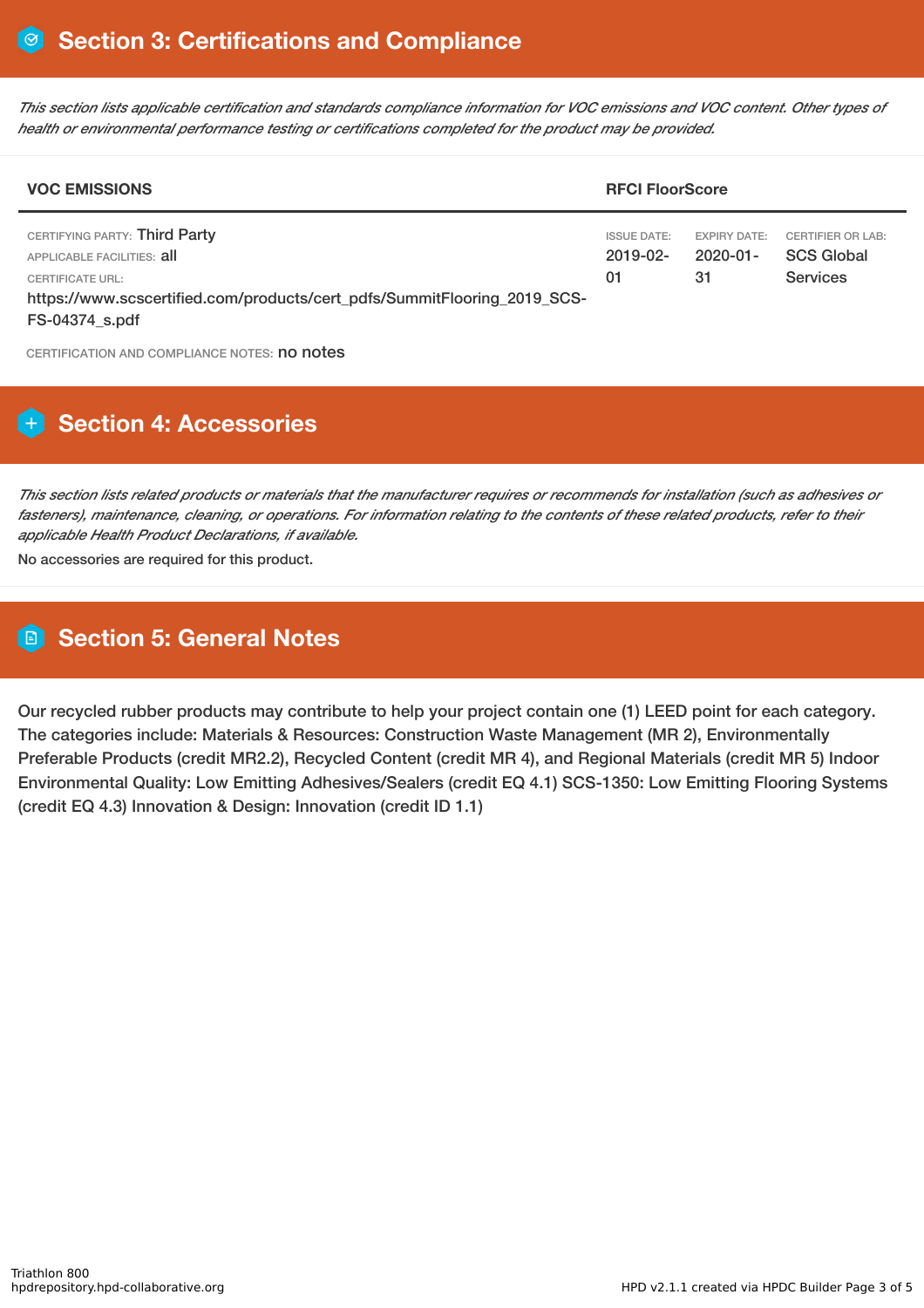### **MANUFACTURER INFORMATION**

MANUFACTURER: **Summit International Flooring** ADDRESS: **One Apollo Drive 2C**

**Whippany NJ 07981, United States**

WEBSITE: **www.summit-flooring.com**

### **KEY**

CONTACT NAME: **David Numark** TITLE: **President** PHONE: **9733010800** EMAIL: **info@summit-flooring.com**

**OSHA MSDS** Occupational Safety and Health Administration Material Safety Data Sheet **GHS SDS** Globally Harmonized System of Classification and Labeling of Chemicals Safety Data Sheet

### **Hazard Types**

**AQU** Aquatic toxicity **CAN** Cancer **DEV** Developmental toxicity **END** Endocrine activity **EYE** Eye irritation/corrosivity **GEN** Gene mutation

### **GLO** Global warming **MAM** Mammalian/systemic/organ toxicity **MUL** Multiple hazards **NEU** Neurotoxicity **OZO** Ozone depletion **PBT** Persistent Bioaccumulative Toxic

**PHY** Physical Hazard (reactive) **REP** Reproductive toxicity **RES** Respiratory sensitization **SKI** Skin sensitization/irritation/corrosivity **LAN** Land Toxicity **NF** Not found on Priority Hazard Lists

### **GreenScreen (GS)**

**BM-4** Benchmark 4 (prefer-safer chemical) **BM-3** Benchmark 3 (use but still opportunity for improvement) **BM-2** Benchmark 2 (use but search for safer substitutes) **BM-1** Benchmark 1 (avoid - chemical of high concern) **BM-U** Benchmark Unspecified (insuficient data to benchmark) **LT-P1** List Translator Possible Benchmark 1 **LT-1** List Translator Likely Benchmark 1 **LT-UNK** List Translator Benchmark Unknown (insufficient information from List Translator lists to benchmark) **NoGS** Unknown (no data on List Translator Lists)

### **Recycled Types**

**PreC** Preconsumer (Post-Industrial) **PostC** Postconsumer **Both** Both Preconsumer and Postconsumer **Unk** Inclusion of recycled content is unknown **None** Does not include recycled content

### **Other Terms**

**Inventory Methods:**

**Nested Method / Material Threshold** Substances listed within each material per threshold indicated per material **Nested Method / Product Threshold** Substances listed within each material per threshold indicated per product **Basic Method / Product Threshold** Substances listed individually per threshold indicated per product

**Nano** Composed of nano scale particles or nanotechnology **Third Party Verified** Verification by independent certifier approved by HPDC **Preparer** Third party preparer, if not self-prepared by manufacturer **Applicable facilities** Manufacturing sites to which testing applies

The Health Product Declaration (HPD) Open Standard provides for the disclosure of product contents and potential associated human and environmental health hazards. Hazard associations are based on the HPD Priority Hazard Lists, the GreenScreen List Translator™, and when *available, full GreenScreen® assessments. The HPD Open Standard v2.1 is not:*

*<sup>a</sup> method for the assessment of exposure or risk associated with product handling or use,*

a method for assessing potential health impacts of: (i) substances used or created during the manufacturing process or (ii) substances *created after the product is delivered for end use.*

Information about life cycle, exposure and/or risk assessments performed on the product may be reported by the manufacturer in appropriate *Notes sections, and/or, where applicable, in the Certifications section.*

The HPD Open Standard was created and is supported by the Health Product Declaration Collaborative (the HPD Collaborative), a customer-led organization composed of stakeholders throughout the building industry that is committed to the continuous improvement of building products *through transparency, openness, and innovation throughout the product supply chain.*